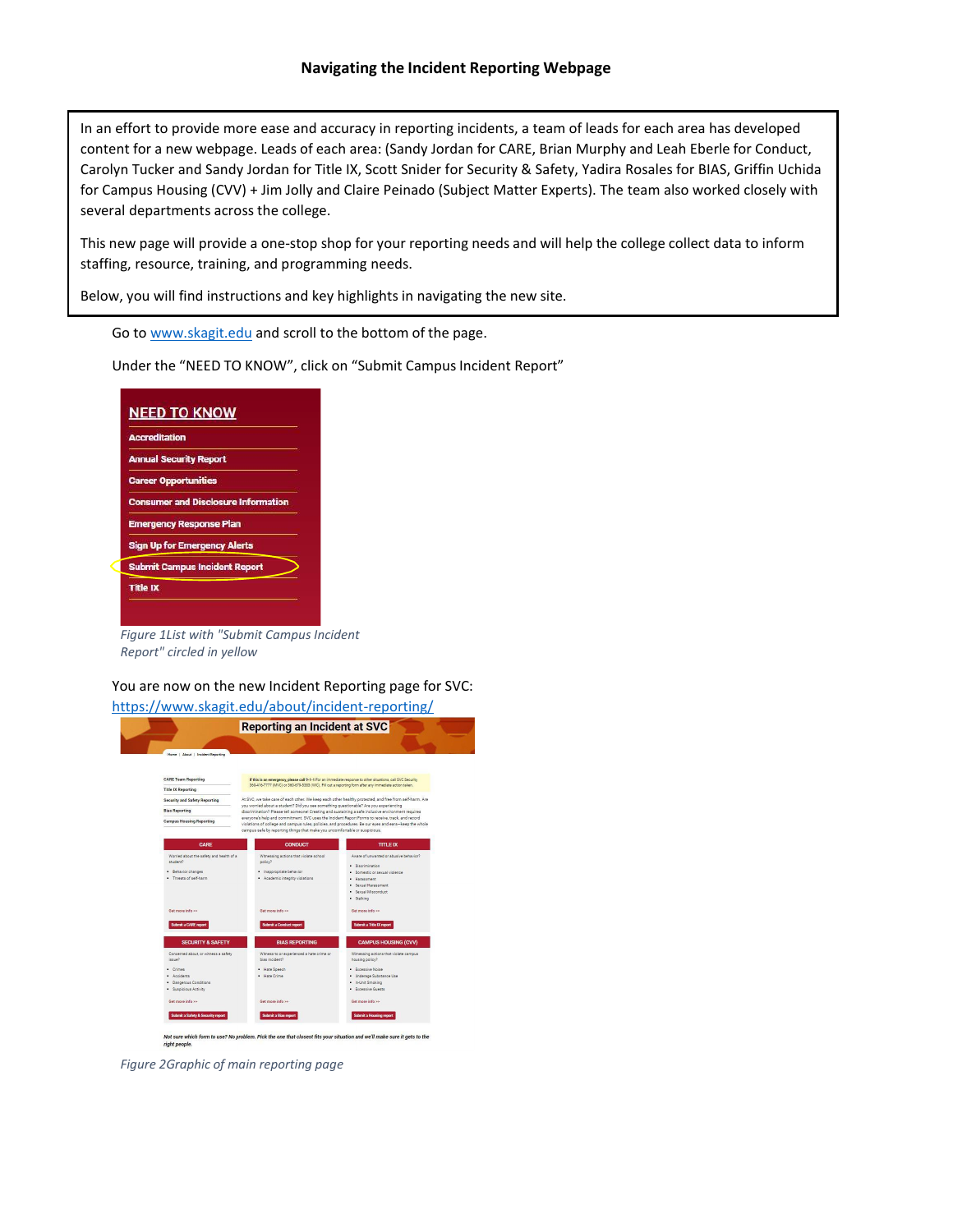## **Navigating the Main Incident Reporting page**

**CARE Team Reporting** 

**Title IX Reporting** 

**Security and Safety Reporting** 

**Bias Reporting** 

**Campus Housing Reporting** 



If this is an emergency, please call 9-1-1 For an immediate response to other situations, call SVC Security 360-416-7777 (MVC) or 360-679-5383 (WIC). Fill out a reporting form after any immediate action taken.

At SVC, we take care of each other. We keep each other healthy, protected, and free from self-harm. Are you worried about a student? Did you see something questionable? Are you experiencing discrimination? Please tell someone! Creating and sustaining a safe inclusive environment requires everyone's help and commitment. SVC uses the Incident Report Forms to receive, track, and record violations of college and campus rules, policies, and procedures. Be our eyes and ears-keep the whole campus safe by reporting things that make you uncomfortable or suspicious.



When reporting, if it is an emergency, please call 911 first. Then follow-up with a call to SVC security and THEN file the appropriate report.

Each report area has important information to help you narrow down which report to submit. Each of these information areas highlighted below has a description located at the bottom of the graphic.

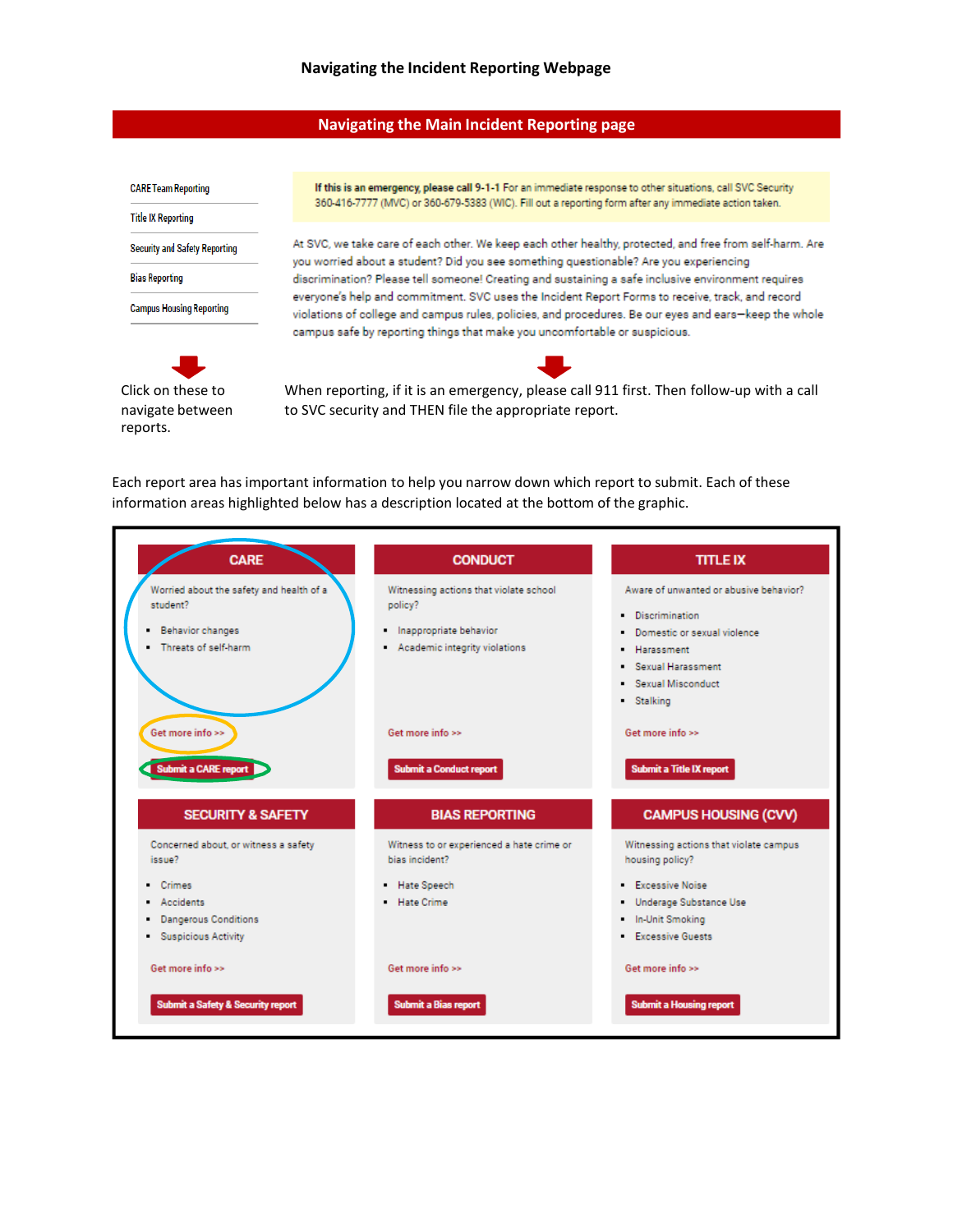Each report area is titled, has a question and bulleted information to help you in determining if it is the appropriate report for the incident you need to submit.

If you click on "Get more info>>", you will be redirected to the landing page for that report area. There you will find more information in determining if it is the right report. You will also find contact information for each report area lead as well as resources and process flows.

Clicking the red "Submit a report" button will take you to the actual incident report for that area. If you need assistance incompleting the report, please do not hesitate to reach out to any of the reporting leads team.

\*If you are still not sure which form to use, pick the one that closest fits your situation and our team will *make sure it gets to the right people.*

| If You Need Immediate Assistance                                                                                                                                                                                                                                                                                                                                                                                    |                                                                                                                          |
|---------------------------------------------------------------------------------------------------------------------------------------------------------------------------------------------------------------------------------------------------------------------------------------------------------------------------------------------------------------------------------------------------------------------|--------------------------------------------------------------------------------------------------------------------------|
| - Immediate Medical Concerns: Call 911 and SVC Security & Safety at 360.416.7777 and/or 360.679.5383 (WIC).<br>. Police: In an emergency, call 911. To report non-emergencies call:<br>Skagit County: 360.428.3211<br>Island County: 360.679.9567<br>SVC Security & Safety<br>360.416.7777and/or 360.679.5383 (WIC)<br>· SVC Counseling<br>360.416.7654<br>- National Suicide Prevention Lifeline<br>1.800.273.8255 | Here you can find important<br>contact information to various<br>college and community resource<br>departments/agencies. |
| - Veterans Crisis Line<br>1.800.273.8255                                                                                                                                                                                                                                                                                                                                                                            |                                                                                                                          |
| <b>Related Pages</b><br>SVC Code of Student Conduct<br>SVC Counseling and Advising<br>Title IX<br>- BIAS<br>- CVV Housing<br>SVC Security & Safety<br>- Skagit Domestic Violence & Sexual Assault Services<br>- Island County (CADA) - Citizens Against Domestic & Sexual Abuse<br>• National Suicide Prevention Line                                                                                               |                                                                                                                          |

## **Specific Incident Report Landing Pages**

**CARE Team Reporting Page** *(show cased as an example of all report landing pages):*

The example below has areas highlighted and has a description located at the bottom of the graphic.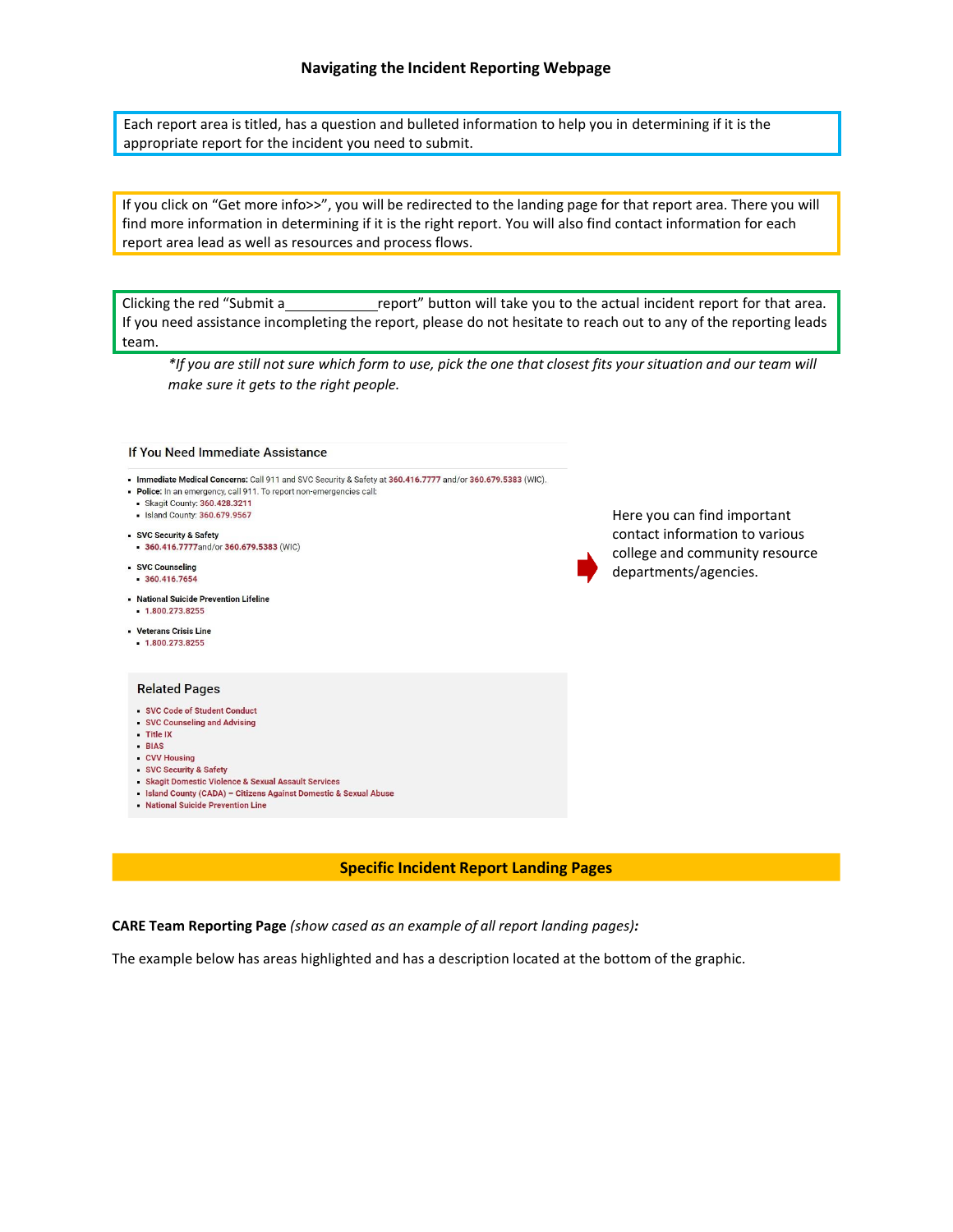

**Ready to report?:** This area (link) will take you to the main incident report page.

**Resources:** These links typically direct you to an in-house (SVC) resource.

**Additional Resources:** These links typically direct you to outside resources or additional internal documents and helpful information. May also direct you to SVC policies.

Internal documents or information can provide helpful examples for you to use in making more informed decisions, providing examples of faculty/staff email communications with students, providing students with information on specific reports and why they are being contacted.

**Main and dropdown accordion areas:** This area describes the type of report in more detail, what the process is, contact information of lead in the specific reporting area, and how to make/submit a report.